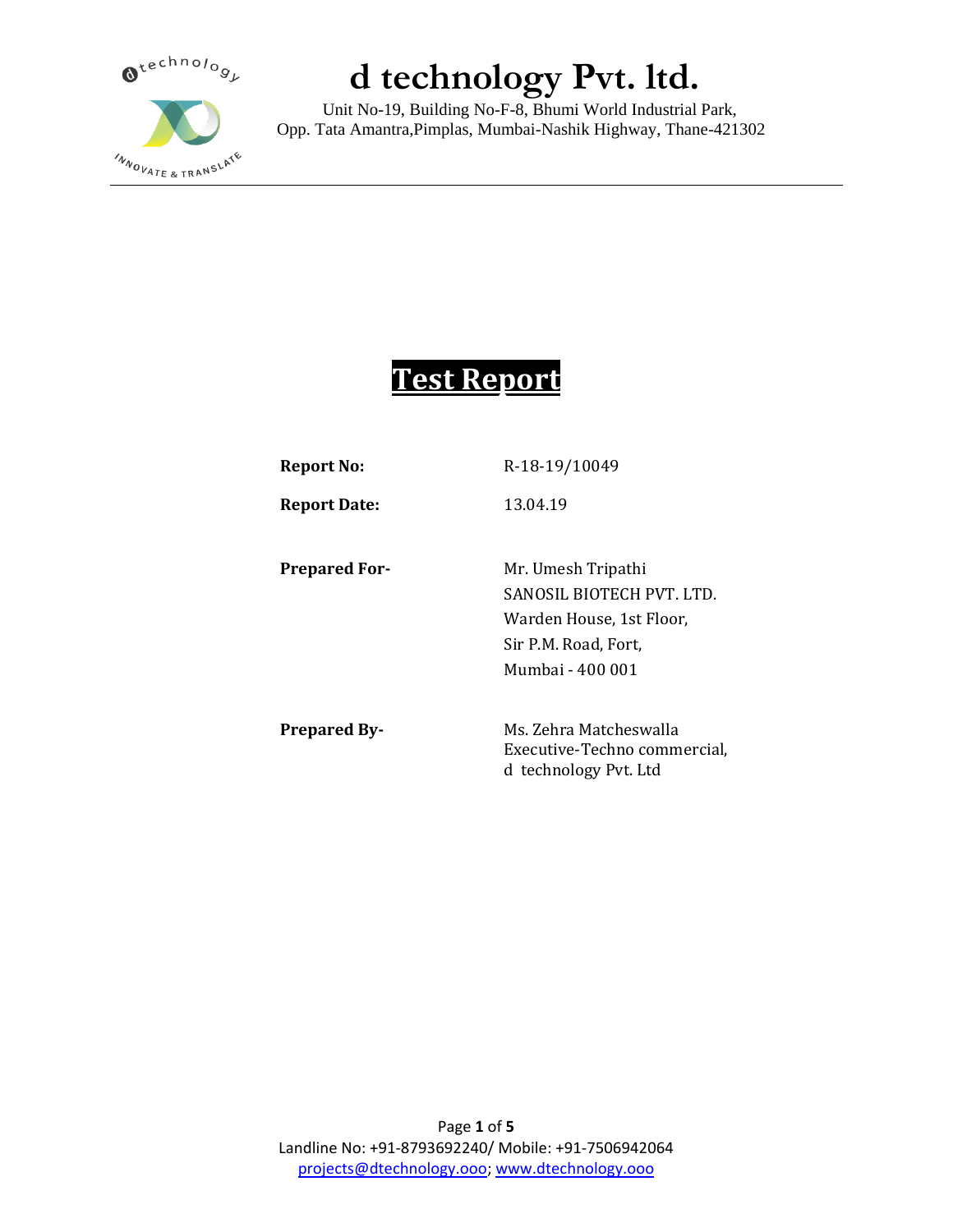

 Unit No-19, Building No-F-8, Bhumi World Industrial Park, Opp. Tata Amantra,Pimplas, Mumbai-Nashik Highway, Thane-421302

### **Objective:**

To estimate the antimicrobial efficacy of Virosil against standard microbial cultures

### **Sample Details:**

| <b>Sample Type</b>     | <b>Name</b>                                 | <b>Batch No</b>                     | <b>Mfg Date</b> | <b>Expiry Date</b> | Quantity |  |  |  |
|------------------------|---------------------------------------------|-------------------------------------|-----------------|--------------------|----------|--|--|--|
| Disinfectant           | Virosil<br><b>Chlorine Free</b><br>Fumigant | VPS19035                            | March 2019      | February<br>2021   | 5L       |  |  |  |
| <b>Test Method:</b>    |                                             | As per client's In-house protocol   |                 |                    |          |  |  |  |
| <b>Concentration:</b>  | $5\%$                                       |                                     |                 |                    |          |  |  |  |
| <b>Test Organisms:</b> |                                             |                                     |                 |                    |          |  |  |  |
|                        |                                             | 1. Escherichia coli ATCC 10536      |                 |                    |          |  |  |  |
|                        | 2. Staphylococcus aureus ATCC 6538P         |                                     |                 |                    |          |  |  |  |
|                        |                                             | 3. Pseudomonas aeruginosa ATCC 9027 |                 |                    |          |  |  |  |
| <b>Contact Time:</b>   |                                             |                                     |                 |                    |          |  |  |  |
|                        |                                             | a. 3 minutes                        |                 |                    |          |  |  |  |
|                        |                                             | b. 15 minutes<br>c. 30 minutes      |                 |                    |          |  |  |  |
|                        |                                             |                                     |                 |                    |          |  |  |  |

### **Clients In-House Protocol summary:**

- a) Test organisms were subcultured on Soyabean Casein Digest agar one day prior to analysis and incubated at  $30^{\circ}$ C-35<sup>o</sup>C for 24 hours
- b) Post incubation, culture suspension were prepared in 9ml St. Saline and serially dilute upto  $10^{-8}$ to 10-9
- c) These dilutions were then spread plated on Soyabean Casein Digest agar and incubate at  $30^{\circ}$ C-35<sup>o</sup>C for 24 hours. All dilution tubes were stored at  $2^{0}$ C-8<sup>o</sup>C for further use
- d) Post incubation, the tube containing 10-100 cfu/0.1ml was selected
- e) Control- 100 fold dilutions were performed from the selected tube i.e. 0.1ml from the selected tube in 9ml saline. This tube was further diluted and filtered in a membrane filtration assembly using 0.1% Peptone and 0.1% Tween 80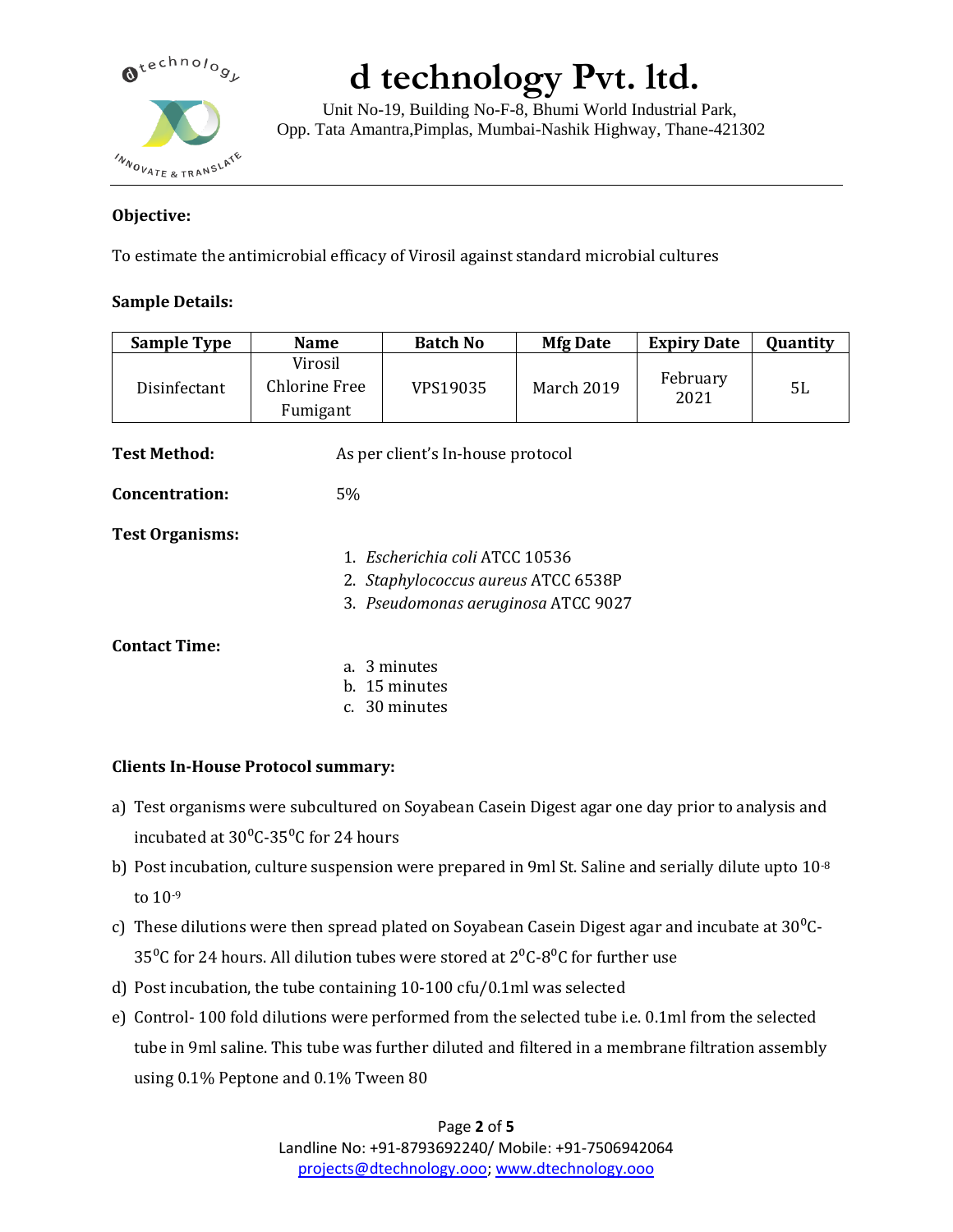

 Unit No-19, Building No-F-8, Bhumi World Industrial Park, Opp. Tata Amantra,Pimplas, Mumbai-Nashik Highway, Thane-421302

### f) Test-

- 1) 0.1ml from the selected tube was added to 9ml of diluted virosil for required contact time
- 2) Post contact time, the contents were filtered from the membrane and washed with 2X 100ml 0.1% Peptone and 0.1% Tween 80
- 3) Then after giving 2 minutes of contact with 9ml Dey Engley neutralizing broth, the mixture was filtered
- 4) Final wash was again given with 100ml 0.1% Peptone and 0.1% Tween 80 and membrane paper was placed on Soyabean Casein Digest agar
- 5) The plates were incubated at  $30^{\circ}$ C-35<sup>o</sup>C for 24 hours
- 6) The counts were recorded post incubation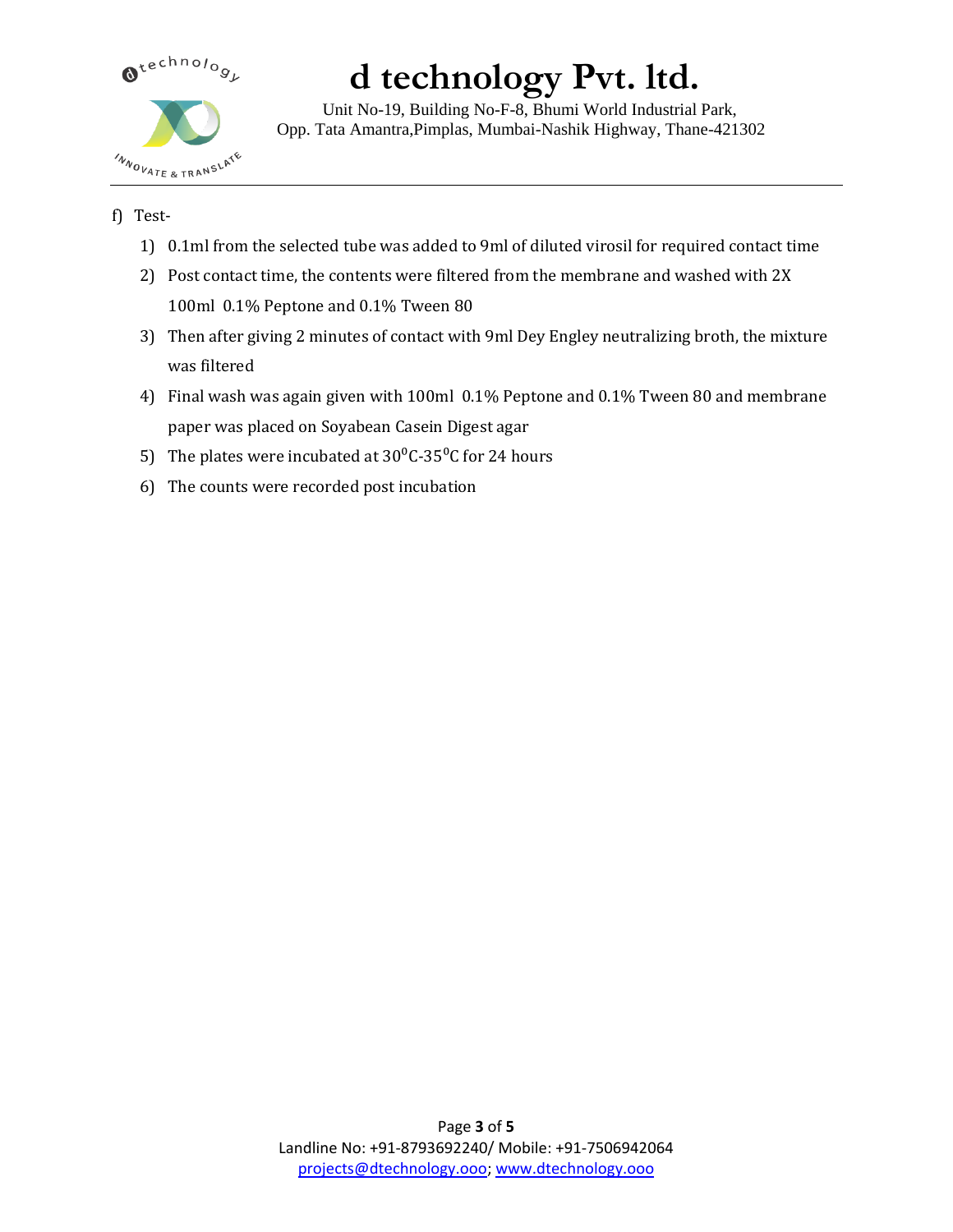

 Unit No-19, Building No-F-8, Bhumi World Industrial Park, Opp. Tata Amantra,Pimplas, Mumbai-Nashik Highway, Thane-421302

### **Results:**

### **1.** *Escherichia coli* **ATCC 8739**

| TEST ORGANISM                 | Trial | Control          | Avg cfu /ml          | Log value |
|-------------------------------|-------|------------------|----------------------|-----------|
| Escherichia coli<br>ATCC 8739 | $N=1$ | Positive control | $4.10 \times 10^{1}$ | 1.6127    |

| <b>TEST</b><br>ORGANISM | Trial | Initial<br>culture<br>count | Log<br>value | Time of<br>exposure | Avg cfu /ml          | Log value | Log<br>reduction | Percent<br>reduction |
|-------------------------|-------|-----------------------------|--------------|---------------------|----------------------|-----------|------------------|----------------------|
| Escherichia             |       |                             |              | 5 minutes           | $1.90 \times 10^{1}$ | 1.2787    | 3.3178           | 99.95%               |
| coli                    | N=1   | $3.95 \times 10^{4}$        | 4.5965       | 15 minute           | ~10                  | < 1.0000  | >3.5965          | >99.99%              |
| ATCC 8739               |       |                             |              | 30 minutes          | < 10                 | < 1.0000  | >3.5965          | >99.99%              |

### **2.** *Staphylococcus aureus* **ATCC 6538P**

| TEST ORGANISM                       | $T$ rial | Control          | Avg cfu /ml          | Log value |
|-------------------------------------|----------|------------------|----------------------|-----------|
| Staphylococcus aureus<br>ATCC 6538P | $N=1$    | Positive control | $5.60 \times 10^{1}$ | 1.7481    |

| <b>TEST</b><br>ORGANISM | Trial | Initial<br>culture<br>count | Log<br>value | Time of<br>exposure | Avg cfu /ml          | Log<br>value | Log<br>reduction | Percent<br>reduction |
|-------------------------|-------|-----------------------------|--------------|---------------------|----------------------|--------------|------------------|----------------------|
| Staphylococ             |       |                             |              | 5 minutes           | $4.10 \times 10^{1}$ | 1.6127       | 3.0405           | 99.90%               |
| cus aureus              | $N=1$ | $4.50 \times 10^{4}$        | 4.6532       | 15 minute           | ~10                  | < 1.0000     | >3.6532          | >99.99%              |
| ATCC                    |       |                             |              | 30 minutes          | < 10                 | < 1.0000     | >3.6532          | >99.99%              |
| 6538P                   |       |                             |              |                     |                      |              |                  |                      |

#### **3.** *Pseudomonas aeruginosa* **ATCC 9027**

| TEST ORGANISM                       | Trial | Control          | Avg cfu /ml          | Log value |
|-------------------------------------|-------|------------------|----------------------|-----------|
| Pseudomonas aeruginosa<br>ATCC 9027 | $N=1$ | Positive control | $4.40 \times 10^{1}$ | 1.6434    |

| TEST<br>ORGANISM | Trial | Initial<br>culture<br>count | Log value | Time of<br>exposure | Avg cfu /ml          | Log<br>value | Log<br>reduction | Percent<br>reduction |
|------------------|-------|-----------------------------|-----------|---------------------|----------------------|--------------|------------------|----------------------|
| Pseudomonas      |       |                             |           | 5 minutes           | $1.60 \times 10^{1}$ | 1.2041       | 3.4293           | 99.96%               |
| aeruginosa       | $N=1$ | $4.30 \times 10^{4}$        | 4.6334    | 15 minute           | < 10                 | < 1.0000     | >3.6334          | >99.99%              |
| ATCC 9027        |       |                             |           | 30 minutes          | < 10                 | < 1.0000     | >3.6334          | >99.99%              |